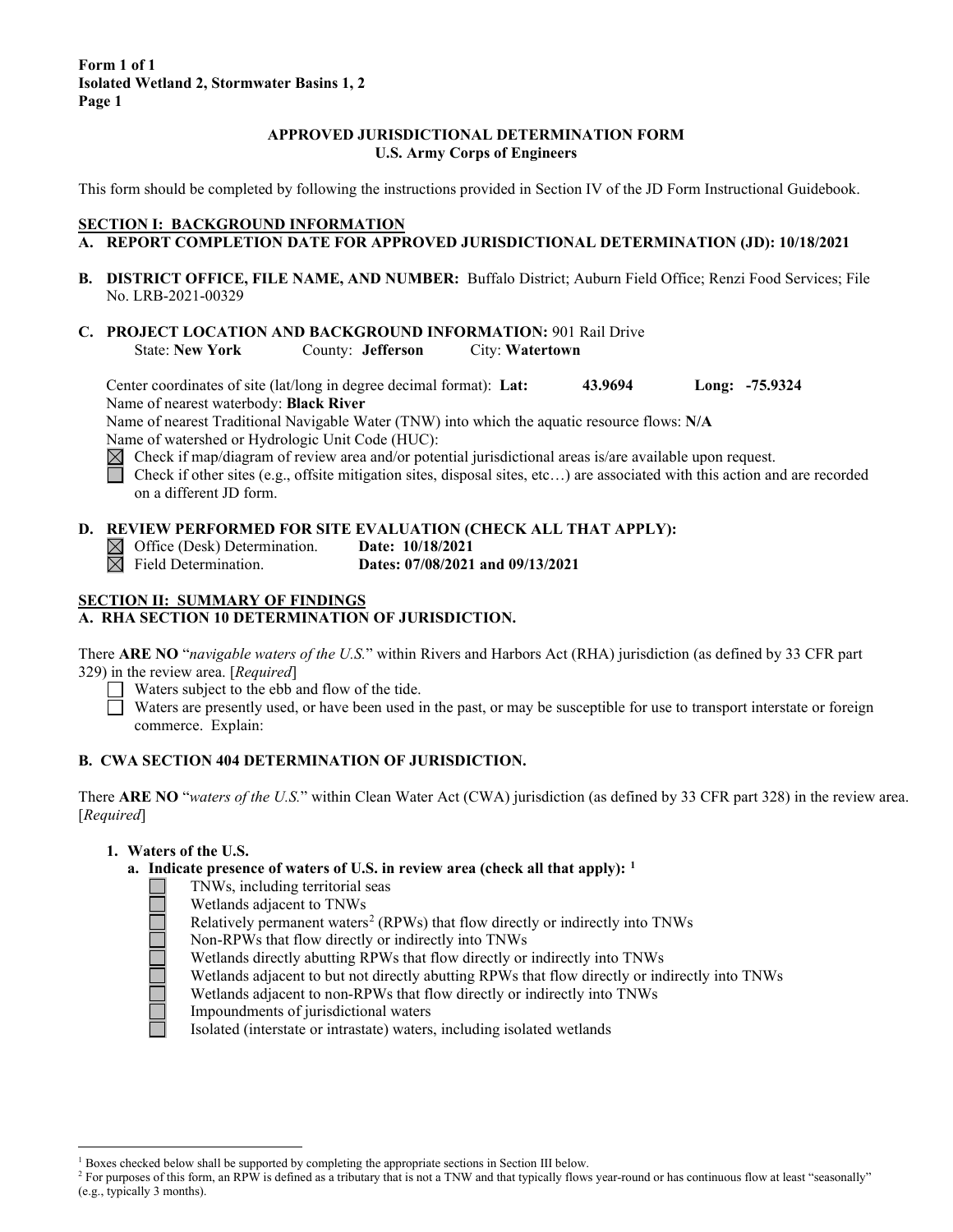- **b. Identify (estimate) size of waters of the U.S. in the review area:** Non-wetland waters: linear feet: width (ft) and/or acres. Wetlands: acres.
- **c. Limits (boundaries) of jurisdiction** based on: **Pick List** Elevation of established OHWM (if known):

#### **2. Non-regulated waters/wetlands (check if applicable):[3](#page-1-0)**

 $\boxtimes$  Potentially jurisdictional waters and/or wetlands were assessed within the review area and determined to be not jurisdictional.

| Explain: |              | Wetland 002 is comprised of: |
|----------|--------------|------------------------------|
|          | $0.277$ acre | PFO                          |
|          | $0.122$ acre | PEM                          |

Wetland 002 appears to be a land-locked remnant of the wetland shown on the NWI map. The resulting current depressional area in which the wetland occurs appears to have been excavated, then used as a dumping area. It is confined by berms resulting from dumping and grading.

#### **Stormwater Management Basins 1 (0.071 acre) and 2 (0.537 acre)**

Surface-water runoff from the surrounding parking lots, as well as roof downspout flow is directed to the basins. The basins were excavated in uplands and function as retention ponds with no water control structures for the release of flow to any downstream tributary.

#### **SECTION III: CWA ANALYSIS**

#### **A. TNWs AND WETLANDS ADJACENT TO TNWs**

**The agencies will assert jurisdiction over TNWs and wetlands adjacent to TNWs. If the aquatic resource is a TNW, complete Section III.A.1 and Section III.D.1. only; if the aquatic resource is a wetland adjacent to a TNW, complete Sections III.A.1 and 2 and Section III.D.1.; otherwise, see Section III.B below**.

**1. TNW**  Identify TNW: Summarize rationale supporting determination:

#### **2. Wetland adjacent to TNW**

Summarize rationale supporting conclusion that wetland is "adjacent":

## **B. CHARACTERISTICS OF TRIBUTARY (THAT IS NOT A TNW) AND ITS ADJACENT WETLANDS (IF ANY):**

**This section summarizes information regarding characteristics of the tributary and its adjacent wetlands, if any, and it helps determine whether or not the standards for jurisdiction established under** *Rapanos* **have been met.** 

**The agencies will assert jurisdiction over non-navigable tributaries of TNWs where the tributaries are "relatively permanent waters" (RPWs), i.e. tributaries that typically flow year-round or have continuous flow at least seasonally (e.g., typically 3 months). A wetland that directly abuts an RPW is also jurisdictional. If the aquatic resource is not a TNW, but has year-round (perennial) flow, skip to Section III.D.2. If the aquatic resource is a wetland directly abutting a tributary with perennial flow, skip to Section III.D.4.** 

**A wetland that is adjacent to but that does not directly abut an RPW requires a significant nexus evaluation. Corps districts and EPA regions will include in the record any available information that documents the existence of a significant nexus between a relatively permanent tributary that is not perennial (and its adjacent wetlands if any) and a traditional navigable water, even though a significant nexus finding is not required as a matter of law.**

<span id="page-1-0"></span><sup>&</sup>lt;sup>3</sup> Supporting documentation is presented in Section III.F.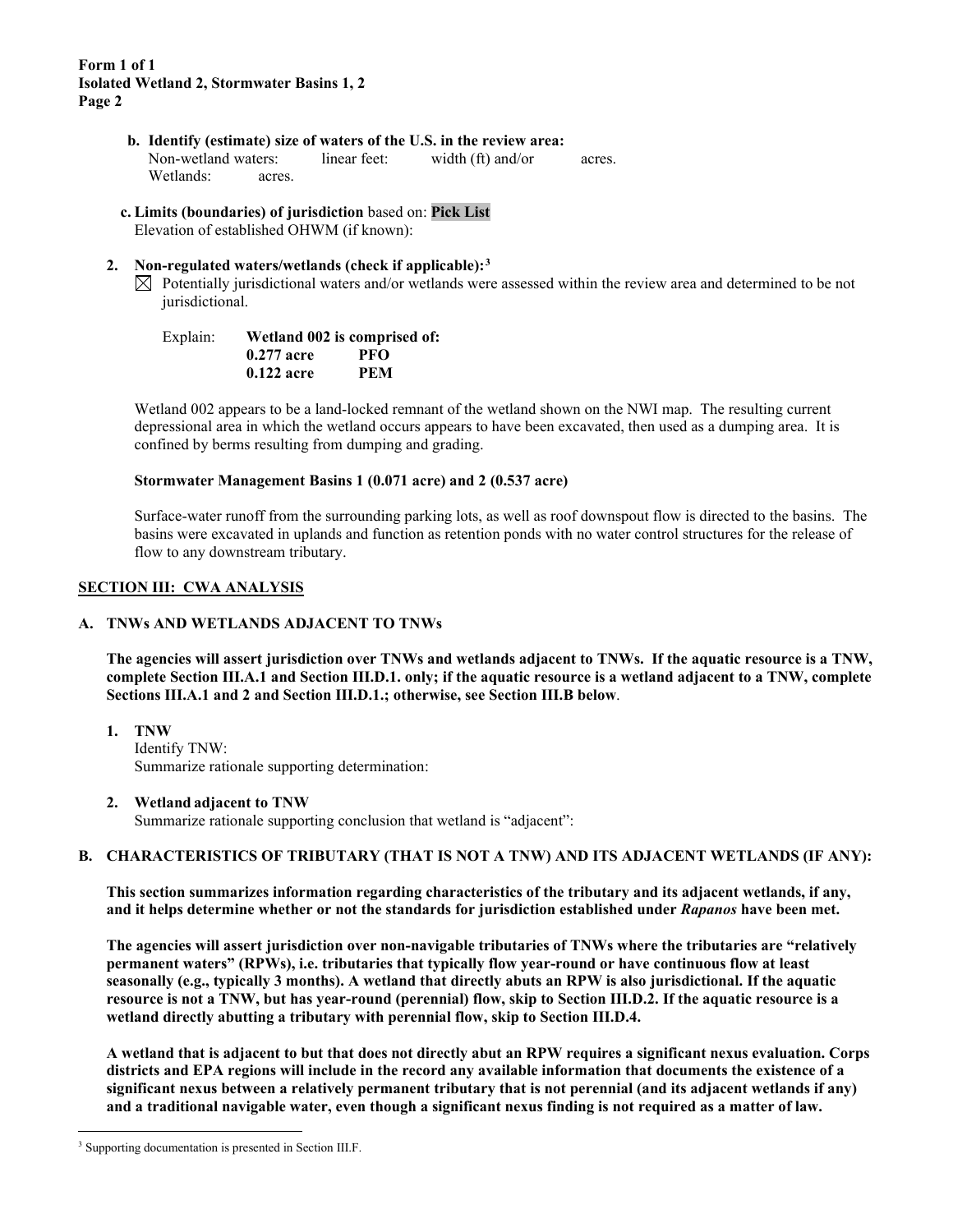**If the waterbody[4](#page-2-0) is not an RPW, or a wetland directly abutting an RPW, a JD will require additional data to determine if the waterbody has a significant nexus with a TNW. If the tributary has adjacent wetlands, the significant nexus evaluation must consider the tributary in combination with all of its adjacent wetlands. This significant nexus evaluation that combines, for analytical purposes, the tributary and all of its adjacent wetlands is used whether the review area identified in the JD request is the tributary, or its adjacent wetlands, or both. If the JD covers a tributary with adjacent wetlands, complete Section III.B.1 for the tributary, Section III.B.2 for any onsite wetlands, and Section III.B.3 for all wetlands adjacent to that tributary, both onsite and offsite. The determination whether a significant nexus exists is determined in Section III.C below.**

**1. Characteristics of non-TNWs that flow directly or indirectly into TNW**

|  | (i) General Area Conditions:                                                    |
|--|---------------------------------------------------------------------------------|
|  | Watershed size:<br><b>Pick List</b>                                             |
|  | <b>Pick List</b><br>Drainage area:                                              |
|  | Average annual rainfall:<br>inches                                              |
|  | (ii) Physical Characteristics:                                                  |
|  | (a) Relationship with TNW:                                                      |
|  | Tributary flows directly into TNW.                                              |
|  | Tributary flows through Pick List tributaries before entering TNW               |
|  | Project waters are Pick List river miles from TNW                               |
|  | Project waters are Pick List river miles from RPW                               |
|  | Project waters are Pick List aerial (straight) miles from TNW                   |
|  | Project waters are Pick List aerial (straight) miles from RPW                   |
|  | Project waters cross or serve as state boundaries. Explain:                     |
|  | Identify flow route to TNW <sup>5</sup> :                                       |
|  | Tributary stream order, if known:                                               |
|  |                                                                                 |
|  | (b) General Tributary Characteristics (check all that apply):                   |
|  | <b>Tributary</b> is:<br>Natural                                                 |
|  | Artificial (man-made). Explain:                                                 |
|  | Manipulated (man-altered). Explain:                                             |
|  | Tributary properties with respect to top of bank (estimate):                    |
|  | Average width:<br>feet                                                          |
|  | Average depth:<br>feet                                                          |
|  | Average side slopes: Pick List                                                  |
|  | Primary tributary substrate composition (check all that apply):                 |
|  | <b>Silts</b><br>Sands<br>Concrete                                               |
|  | Muck<br>Cobbles<br>Gravel                                                       |
|  | Vegetation. Type/% cover:<br>Bedrock                                            |
|  | Other. Explain:                                                                 |
|  | Tributary condition/stability [e.g., highly eroding, sloughing banks]. Explain: |
|  | Presence of run/riffle/pool complexes. Explain:                                 |
|  | Tributary geometry: Pick List                                                   |
|  | $\frac{0}{0}$<br>Tributary gradient (approximate average slope):                |
|  |                                                                                 |
|  | $(c)$ Flow:                                                                     |
|  | Tributary provides for: Pick List                                               |
|  | Estimate average number of flow events in review area/year: Pick List           |
|  | Describe flow regime:                                                           |
|  | Other information on duration and volume:                                       |
|  | Surface flow is: Pick List. Characteristics:                                    |
|  | Subsurface flow: Pick List. Explain findings:                                   |

<span id="page-2-0"></span><sup>4</sup> Note that the Instructional Guidebook contains additional information regarding swales, ditches, washes, and erosional features generally and in the arid West.

<span id="page-2-1"></span><sup>5</sup> Flow route can be described by identifying, e.g., tributary a, which flows through the review area, to flow into tributary b, which then flows into TNW.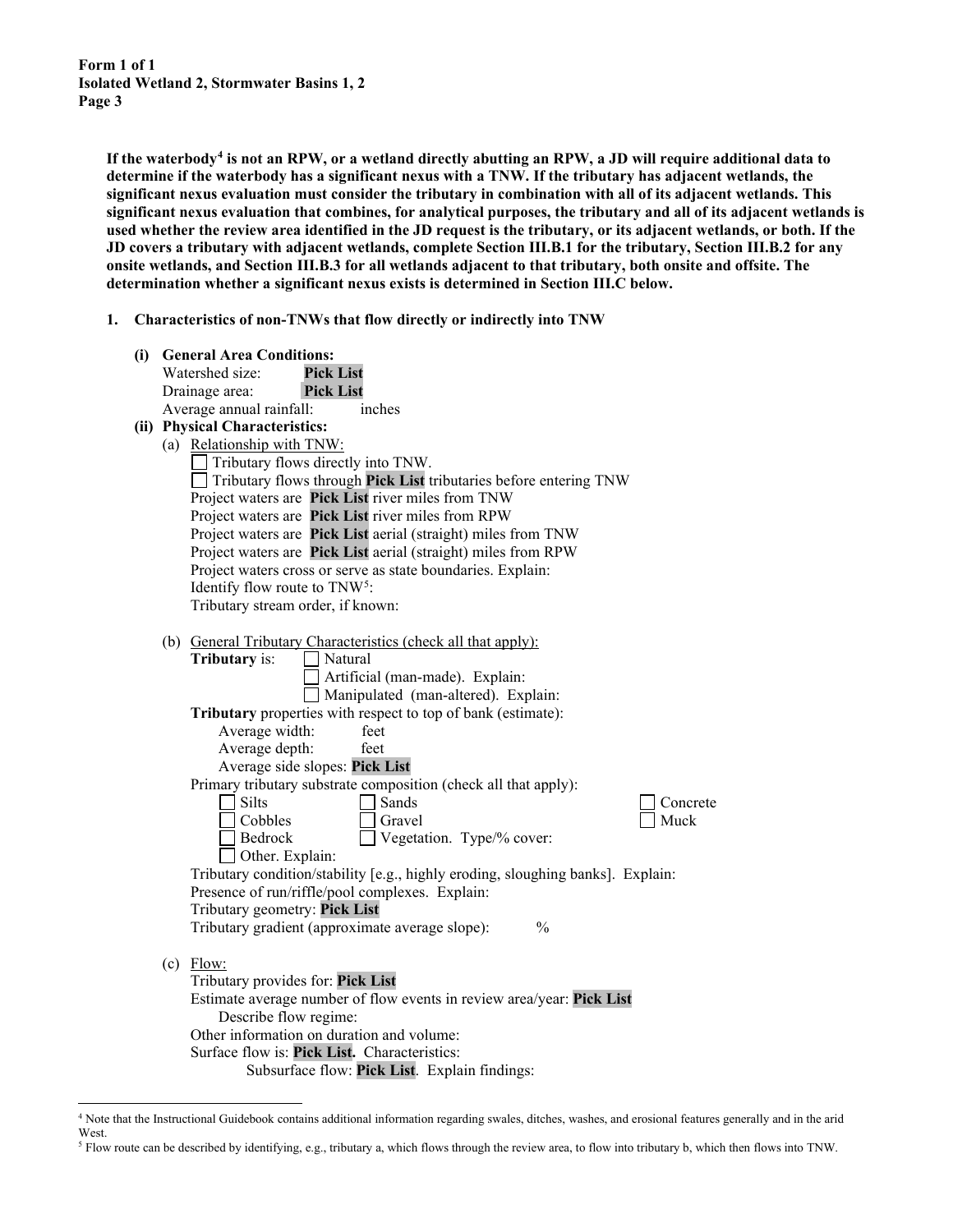| c 4 |                                                                                                                                                                                                                                                                                                                                                                                                                                                                                                                                                                                                                        |                                                                                                                                                                                                                         |
|-----|------------------------------------------------------------------------------------------------------------------------------------------------------------------------------------------------------------------------------------------------------------------------------------------------------------------------------------------------------------------------------------------------------------------------------------------------------------------------------------------------------------------------------------------------------------------------------------------------------------------------|-------------------------------------------------------------------------------------------------------------------------------------------------------------------------------------------------------------------------|
|     | Dye (or other) test performed:<br>Tributary has (check all that apply):<br>Bed and banks<br>OHWM <sup>6</sup> (check all indicators that apply):<br>clear, natural line impressed on the bank<br>changes in the character of soil<br>$\Box$ shelving<br>vegetation matted down, bent, or absent<br>eaf litter disturbed or washed away<br>sediment deposition<br>water staining<br>other (list):<br>Discontinuous OHWM. <sup>7</sup> Explain:                                                                                                                                                                          | the presence of litter and debris<br>destruction of terrestrial vegetation<br>the presence of wrack line<br>sediment sorting<br>scour<br>multiple observed or predicted flow events<br>abrupt change in plant community |
|     | If factors other than the OHWM were used to determine lateral extent of CWA jurisdiction (check all that apply):<br>High Tide Line indicated by:<br>$\Box$ oil or scum line along shore objects $\Box$ survey to available datum;<br>fine shell or debris deposits (foreshore) $\Box$ physical markings;<br>physical markings/characteristics<br>$\Box$ tidal gauges<br>other (list):<br>(iii) Chemical Characteristics:<br>Characterize tributary (e.g., water color is clear, discolored, oily film; water quality; general watershed<br>characteristics, etc.). Explain:<br>Identify specific pollutants, if known: | Mean High Water Mark indicated by:<br>vegetation lines/changes in vegetation types.                                                                                                                                     |
|     | (iv) Biological Characteristics. Channel supports (check all that apply):<br>Riparian corridor. Characteristics (type, average width):<br>Wetland fringe. Characteristics:<br>Habitat for:<br>Federally Listed species. Explain findings:<br>Fish/spawn areas. Explain findings:<br>Other environmentally-sensitive species. Explain findings:<br>Aquatic/wildlife diversity. Explain findings:                                                                                                                                                                                                                        |                                                                                                                                                                                                                         |
| 2.  | Characteristics of wetlands adjacent to non-TNW that flow directly or indirectly into TNW                                                                                                                                                                                                                                                                                                                                                                                                                                                                                                                              |                                                                                                                                                                                                                         |
|     | (i) Physical Characteristics:<br>(a) General Wetland Characteristics:<br>Properties:<br>Wetland size:<br>acres<br>Wetland type. Explain:<br>Wetland quality. Explain:<br>Project wetlands cross or serve as state boundaries. Explain:                                                                                                                                                                                                                                                                                                                                                                                 |                                                                                                                                                                                                                         |

(b) General Flow Relationship with Non-TNW: Flow is: **Pick List**. Explain: Surface flow is**: Pick List**  Characteristics: Subsurface flow: **Pick List**. Explain findings: □ Dye (or other) test performed:

<span id="page-3-1"></span><span id="page-3-0"></span><sup>6</sup> A natural or man-made discontinuity in the OHWM does not necessarily sever jurisdiction (e.g., where the stream temporarily flows underground, or where the OHWM has been removed by development or agricultural practices). Where there is a break in the OHWM that is unrelated to the waterbody's flow regime (e.g., flow over a rock outcrop or through a culvert), the agencies will look for indicators of flow above and below the break. 7 Ibid.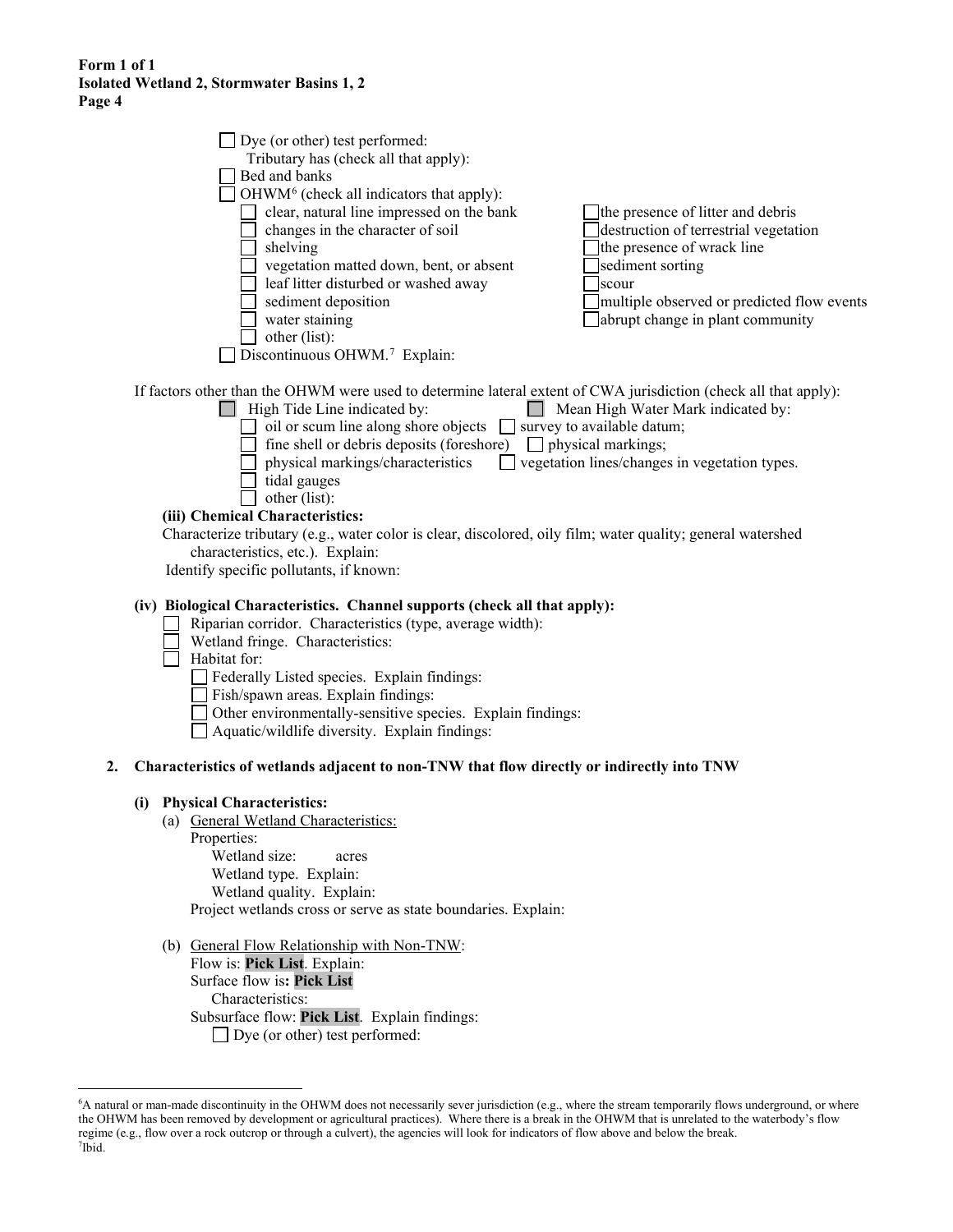- (c) Wetland Adjacency Determination with Non-TNW:
	- $\Box$  Directly abutting
	- $\Box$  Not directly abutting
		- Discrete wetland hydrologic connection. Explain:
		- Ecological connection. Explain:
		- Separated by berm/barrier. Explain:

#### (d) Proximity (Relationship) to TNW

Project wetlands are **Pick List** river miles from TNW. Project waters are **Pick List** aerial (straight) miles from TNW. Flow is from: **Pick List.** Estimate approximate location of wetland as within the **Pick List** floodplain.

#### **(ii) Chemical Characteristics:**

Characterize wetland system (e.g., water color is clear, brown, oil film on surface; water quality; general watershed characteristics; etc.). Explain:

Identify specific pollutants, if known:

## **(iii)Biological Characteristics. Wetland supports (check all that apply):**

- Riparian buffer. Characteristics (type, average width):
- Vegetation type/percent cover. Explain:
- $\Box$  Habitat for:
	- Federally Listed species. Explain findings:

 $\Box$  Fish/spawn areas. Explain findings:

Other environmentally-sensitive species. Explain findings:

 $\Box$  Aquatic/wildlife diversity. Explain findings:

# **3. Characteristics of all wetlands adjacent to the tributary (if any)**

All wetland(s) being considered in the cumulative analysis: **Pick List** Approximately () acres in total are being considered in the cumulative analysis. For each wetland, specify the following: Directly abuts? (Y/N) Size (in acres) Directly abuts? (Y/N) Size (in acres)

Summarize overall biological, chemical and physical functions being performed:

## **C. SIGNIFICANT NEXUS DETERMINATION**

**A significant nexus analysis will assess the flow characteristics and functions of the tributary itself and the functions performed by any wetlands adjacent to the tributary to determine if they significantly affect the chemical, physical, and biological integrity of a TNW. For each of the following situations, a significant nexus exists if the tributary, in combination with all of its adjacent wetlands, has more than a speculative or insubstantial effect on the chemical, physical and/or biological integrity of a TNW. Considerations when evaluating significant nexus include, but are not limited to the volume, duration, and frequency of the flow of water in the tributary and its proximity to a TNW, and the functions performed by the tributary and all its adjacent wetlands. It is not appropriate to determine significant nexus based solely on any specific threshold of distance (e.g. between a tributary and its adjacent wetland or between a tributary and the TNW). Similarly, the fact an adjacent wetland lies within or outside of a floodplain is not solely determinative of significant nexus.** 

#### **Draw connections between the features documented and the effects on the TNW, as identified in the** *Rapanos* **Guidance and discussed in the Instructional Guidebook. Factors to consider include, for example:**

- Does the tributary, in combination with its adjacent wetlands (if any), have the capacity to carry pollutants or flood waters to TNWs, or to reduce the amount of pollutants or flood waters reaching a TNW?
- Does the tributary, in combination with its adjacent wetlands (if any), provide habitat and lifecycle support functions for fish and other species, such as feeding, nesting, spawning, or rearing young for species that are present in the TNW?
- Does the tributary, in combination with its adjacent wetlands (if any), have the capacity to transfer nutrients and organic carbon that support downstream foodwebs?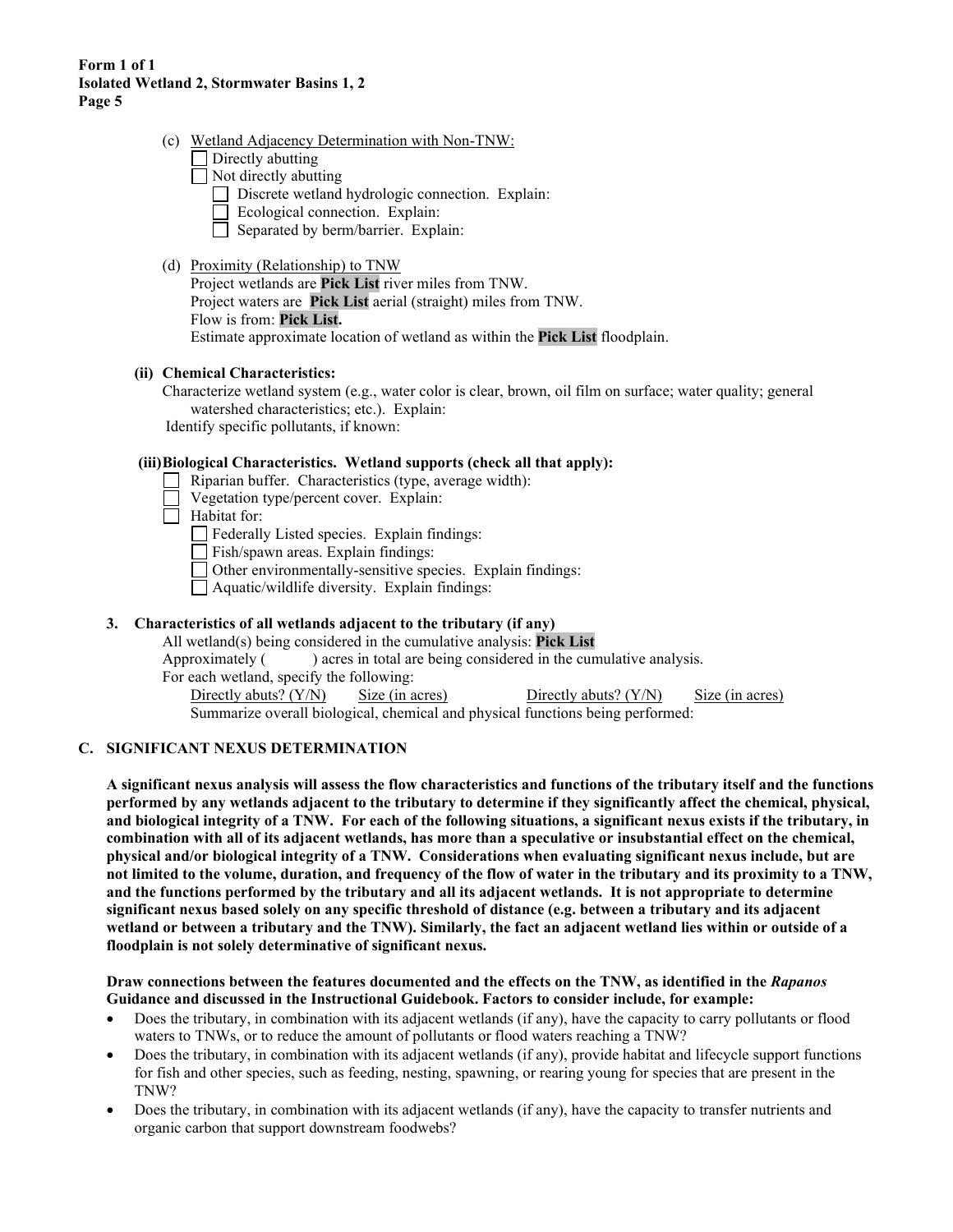• Does the tributary, in combination with its adjacent wetlands (if any), have other relationships to the physical, chemical, or biological integrity of the TNW?

#### **Note: the above list of considerations is not inclusive and other functions observed or known to occur should be documented below:**

- **1. Significant nexus findings for non-RPW that has no adjacent wetlands and flows directly or indirectly into TNWs.** Explain findings of presence or absence of significant nexus below, based on the tributary itself, then go to Section III.D:
- **2. Significant nexus findings for non-RPW and its adjacent wetlands, where the non-RPW flows directly or indirectly into TNWs.** Explain findings of presence or absence of significant nexus below, based on the tributary in combination with all of its adjacent wetlands, then go to Section III.D:
- **3. Significant nexus findings for wetlands adjacent to an RPW but that do not directly abut the RPW.** Explain findings of presence or absence of significant nexus below, based on the tributary in combination with all of its adjacent wetlands, then go to Section III.D:

# **D. DETERMINATIONS OF JURISDICTIONAL FINDINGS. THE SUBJECT WATERS/WETLANDS ARE (CHECK ALL THAT APPLY):**

**1. TNWs and Adjacent Wetlands.** Check all that apply and provide size estimates in review area: TNWs: linear feet width (ft), Or, acres. Wetlands adjacent to TNWs: acres.

- **2. RPWs that flow directly or indirectly into TNWs.**
	- Tributaries of TNWs where tributaries typically flow year-round are jurisdictional. Provide data and rationale indicating that tributary is perennial: .
	- Tributaries of TNW where tributaries have continuous flow "seasonally" (e.g., typically three months each year) are jurisdictional. Data supporting this conclusion is provided at Section III.B. Provide rationale indicating that tributary flows seasonally:
		- Provide estimates for jurisdictional waters in the review area (check all that apply):
		- Tributary waters: linear feet width (ft).
		- □ Other non-wetland waters: acres.

Identify type(s) of waters:

# **3. Non-RPWs[8](#page-5-0) that flow directly or indirectly into TNWs.**

Waterbody that is not a TNW or an RPW, but flows directly or indirectly into a TNW, and it has a significant nexus with a TNW is jurisdictional. Data supporting this conclusion is provided at Section III.C.

Provide estimates for jurisdictional waters within the review area (check all that apply):

- Tributary waters: linear feet width (ft).
	- Other non-wetland waters: acres.
		- Identify type(s) of waters:

# **4. Wetlands directly abutting an RPW that flow directly or indirectly into TNWs.**

- Wetlands directly abut RPW and thus are jurisdictional as adjacent wetlands.
	- Wetlands directly abutting an RPW where tributaries typically flow year-round. Provide data and rationale indicating that tributary is perennial in Section III.D.2, above. Provide rationale indicating that wetland is directly abutting an RPW:

Wetlands directly abutting an RPW where tributaries typically flow "seasonally." Provide data indicating that tributary is seasonal in Section III.B and rationale in Section III.D.2, above. Provide rationale indicating that wetland is directly abutting an RPW:

Provide acreage estimates for jurisdictional wetlands in the review area: acres.

## <span id="page-5-0"></span>**5. Wetlands adjacent to but not directly abutting an RPW that flow directly or indirectly into TNWs.**

 $\Box$ Wetlands that do not directly abut an RPW, but when considered in combination with the tributary to which they are adjacent and with similarly situated adjacent wetlands, have a significant nexus with a TNW are jurisidictional. Data supporting this conclusion is provided at Section III.C.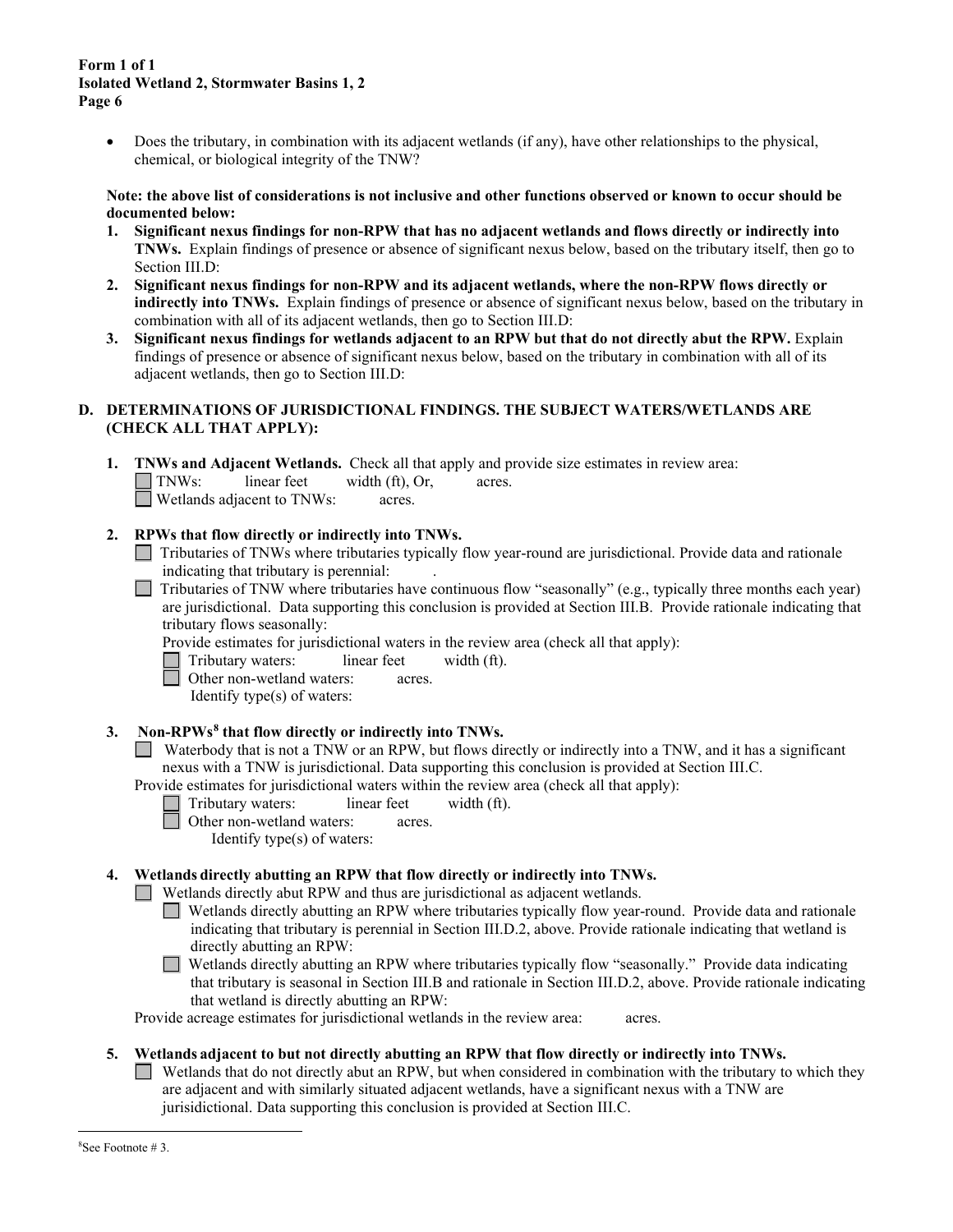#### **6. Wetlands adjacent to non-RPWs that flow directly or indirectly into TNWs.**

Wetlands adjacent to such waters, and have when considered in combination with the tributary to which they are adjacent and with similarly situated adjacent wetlands, have a significant nexus with a TNW are jurisdictional. Data supporting this conclusion is provided at Section III.C.

Provide estimates for jurisdictional wetlands in the review area: acres.

# **7. Impoundments of jurisdictional waters. [9](#page-6-0)**

As a general rule, the impoundment of a jurisdictional tributary remains jurisdictional.

- Demonstrate that impoundment was created from "waters of the U.S.," or
- Demonstrate that water meets the criteria for one of the categories presented above (1-6), or
- Demonstrate that water is isolated with a nexus to commerce (see E below).

#### **E. ISOLATED [INTERSTATE OR INTRA-STATE] WATERS, INCLUDING ISOLATED WETLANDS, THE USE, DEGRADATION OR DESTRUCTION OF WHICH COULD AFFECT INTERSTATE COMMERCE, INCLUDING ANY SUCH WATERS (CHECK ALL THAT APPLY):[10](#page-6-1)**

which are or could be used by interstate or foreign travelers for recreational or other purposes.

from which fish or shellfish are or could be taken and sold in interstate or foreign commerce.

which are or could be used for industrial purposes by industries in interstate commerce.

Interstate isolated waters.Explain:

**Other factors.** Explain:

#### **Identify water body and summarize rationale supporting determination:** .

Provide estimates for jurisdictional waters in the review area (check all that apply):

Tributary waters: linear feet width (ft).

Other non-wetland waters: acres.

Identify type(s) of waters:

**I** Wetlands: acres.

## **F. NON-JURISDICTIONAL WATERS, INCLUDING WETLANDS (CHECK ALL THAT APPLY):**

If potential wetlands were assessed within the review area, these areas did not meet the criteria in the 1987 Corps of Engineers Wetland Delineation Manual and/or appropriate Regional Supplements.

 $\bowtie$  Review area included isolated waters with no substantial nexus to interstate (or foreign) commerce.

 $\boxtimes$  Prior to the Jan 2001 Supreme Court decision in "*SWANCC*," the review area would have been regulated based solely on the "Migratory Bird Rule" (MBR).

Waters do not meet the "Significant Nexus" standard, where such a finding is required for jurisdiction. Explain:  $\boxtimes$  Other: (explain, if not covered above):

Wetland 002 is outside Department of the Army jurisdiction as it does not meet the criteria for a jurisdictional water of the United States according to 33 CFR Part 328.3(a)(1-7) as follows:

- 1. does not/has not supported interstate or foreign commerce;
- 2. is not an interstate water/wetland;

3. the degradation or destruction of which would not affect interstate or foreign commerce and does not include such waters:

- (i) which are or could be used by interstate or foreign travelers for recreational or other purposes; or
- (ii) from which fish or shellfish are or could be taken and sold in interstate or foreign commerce; or
- (iii) which are used or could be used for industrial purpose by industries in interstate commerce
- 4. is not an impoundment of water otherwise defined as WOUS under the definition;
- 5. is not a tributary of waters identified in paragraphs  $(a)(1)-(4)$  of this section;
- 6. is not a territorial sea;
- 7. is not wetland adjacent to waters (other than waters that are themselves wetlands) identified in paragraphs (a)(1)-(6) of this section;

<span id="page-6-0"></span><sup>&</sup>lt;sup>9</sup> To complete the analysis refer to the key in Section III.D.6 of the Instructional Guidebook.

<span id="page-6-1"></span>**<sup>10</sup> Prior to asserting or declining CWA jurisdiction based solely on this category, Corps Districts will elevate the action to Corps and EPA HQ for review consistent with the process described in the Corps/EPA** *Memorandum Regarding CWA Act Jurisdiction Following Rapanos.*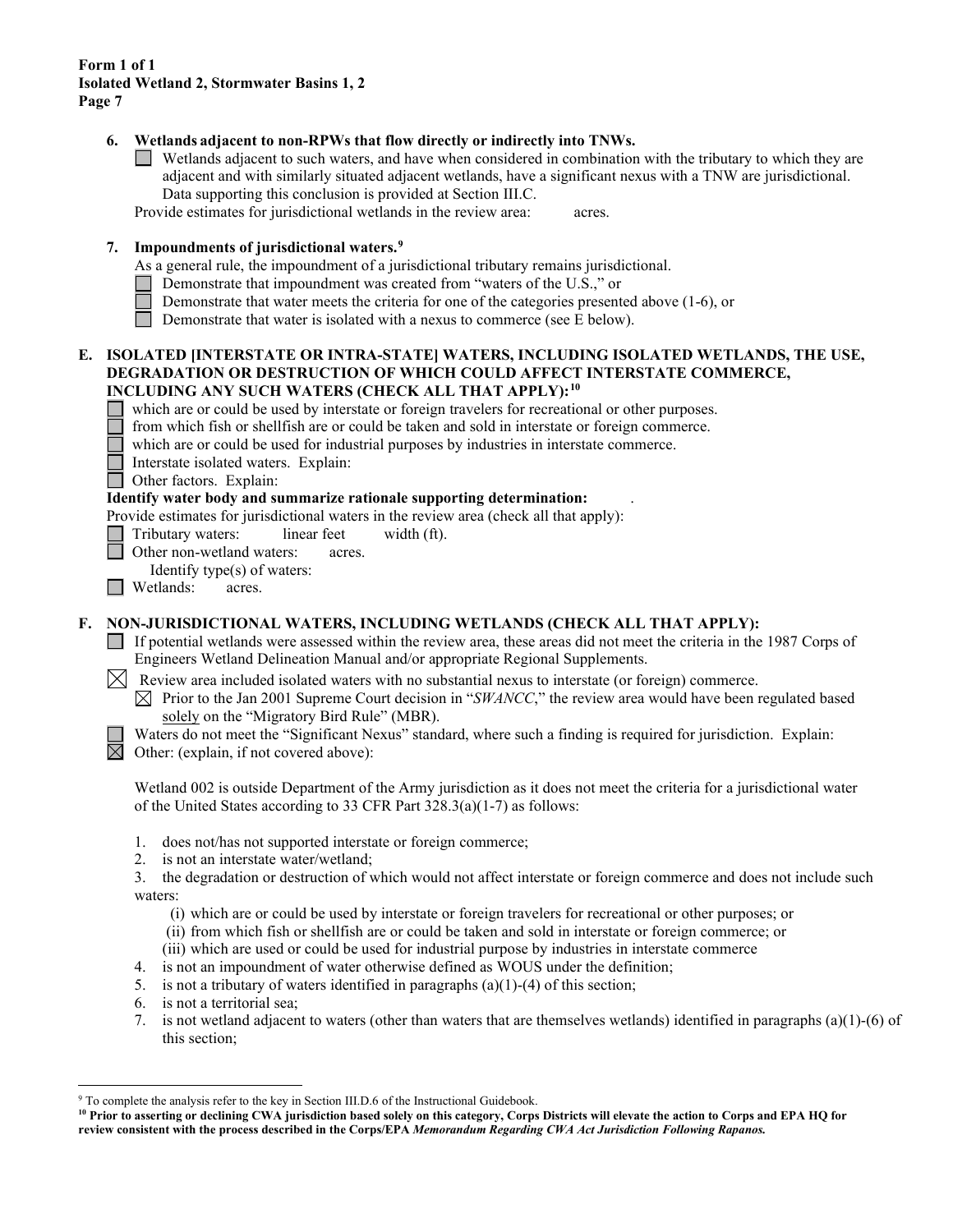#### **Wetland 002:**

The NWI map dated in the 1990's shows a large emergent wetland covering nearly all of the site now occupied by the Renzi Food Services facility. Historic Google Earth aerial photographs document development of the industrial park, estimating that development occurred sometime in the early 2000's. Nearly the entire wetland shown on the NWI map was filled to construct the facility and associated parking and other impervious areas.

Wetland 002 appears to be a land-locked remnant of the wetland shown on the NWI map. The resulting current depressional area in which the wetland occurs appears to have been excavated, then used as a dumping area. It is confined by berms resulting from dumping and grading.

The wetland boundaries shown on the delineation map show the wetland bisected by a rail spur that was constructed through the wetland sometime in 2020. However, the wetland was delineated before the rail spur was constructed and was all one feature. On-site observations during the September and December 2020 delineation and the USACE site visit in August 2021 confirm that this wetland does not have a downstream connection and is confined by topography.

Using the Google Earth measuring tool, Wetland 002 is approximately  $200\pm$  feet from Stream 001, which is the closest tributary (intermittent RPW) and processed under a PJD as indicated in Section IV below.

Further, due to topography and distance to the nearest tributary, the presence of a shallow subsurface flow connection is very unlikely.

Provide acreage estimates for non-jurisdictional waters in the review area, where the sole potential basis of jurisdiction is the MBR factors (i.e., presence of migratory birds, presence of endangered species, use of water for irrigated agriculture), using best professional judgment (check all that apply):

| $\Box$ Non-wetland waters (i.e., rivers, streams): |            | linear feet | width (ft). |
|----------------------------------------------------|------------|-------------|-------------|
| Lakes/ponds:<br>acres.                             |            |             |             |
| $\boxtimes$ Wetlands: Wetland 002 is comprised of: |            |             |             |
| $0.277$ acre                                       | PFO        |             |             |
| $0.122$ acre                                       | <b>PEM</b> |             |             |
| $\boxtimes$ Other non-wetland waters:              |            |             |             |

| Other non-wettanu waters.            |            |
|--------------------------------------|------------|
| <b>Stormwater Management Basin 1</b> | 0.71 acre  |
| <b>Stormwater Management Basin 2</b> | 0.537 acre |

The non-jurisdictional status of Basins 1 and 2 was based on the pre-amble of the November 13, 1986, Federal Register. Specifically, artificial lakes or ponds created by excavating and/or diking dry land to collect and retain water and which are used exclusively for such purposes as stock watering, irrigation, settling basins, or rice growing. These are generally not considered waters, but Corps and EPA reserve the right to evaluate on a case by case basis. Based on the details of these Basins they were determined to be non-jurisdictional features. See details below:

**Stormwater Management Basin 1:** According to the Web Soil Survey, Stormwater Basin 1 was excavated in Collamer silt loam soils with a hydric rating of 2.

**Stormwater Management Basin 2:** According to the Web Soil Survey, Stormwater Basin 2 was excavated in Udorthent soils with a hydric rating of 10.

Surface-water runoff from the surrounding parking lots, as well as roof downspout flow is directed to the basins. The basins were excavated in uplands and function as retention ponds with no water control structures for the release of flow to any downstream tributary. In addition, review of all office resources and on-site observations, do not suggest that the stormwater basin footprint was constructed in a water of the United States.

Provide acreage estimates for non-jurisdictional waters in the review area that do not meet the "Significant Nexus" standard, where such a finding is required for jurisdiction (check all that apply):

| $\Box$ Non-wetland waters (i.e., rivers, streams): | linear feet.                          | width (ft). |
|----------------------------------------------------|---------------------------------------|-------------|
| $\Box$ Lakes/ponds:<br>acres.                      |                                       |             |
| □ Other non-wetland waters:                        | acres. List type of aquatic resource: |             |
| Wetlands:<br>acres.                                |                                       |             |